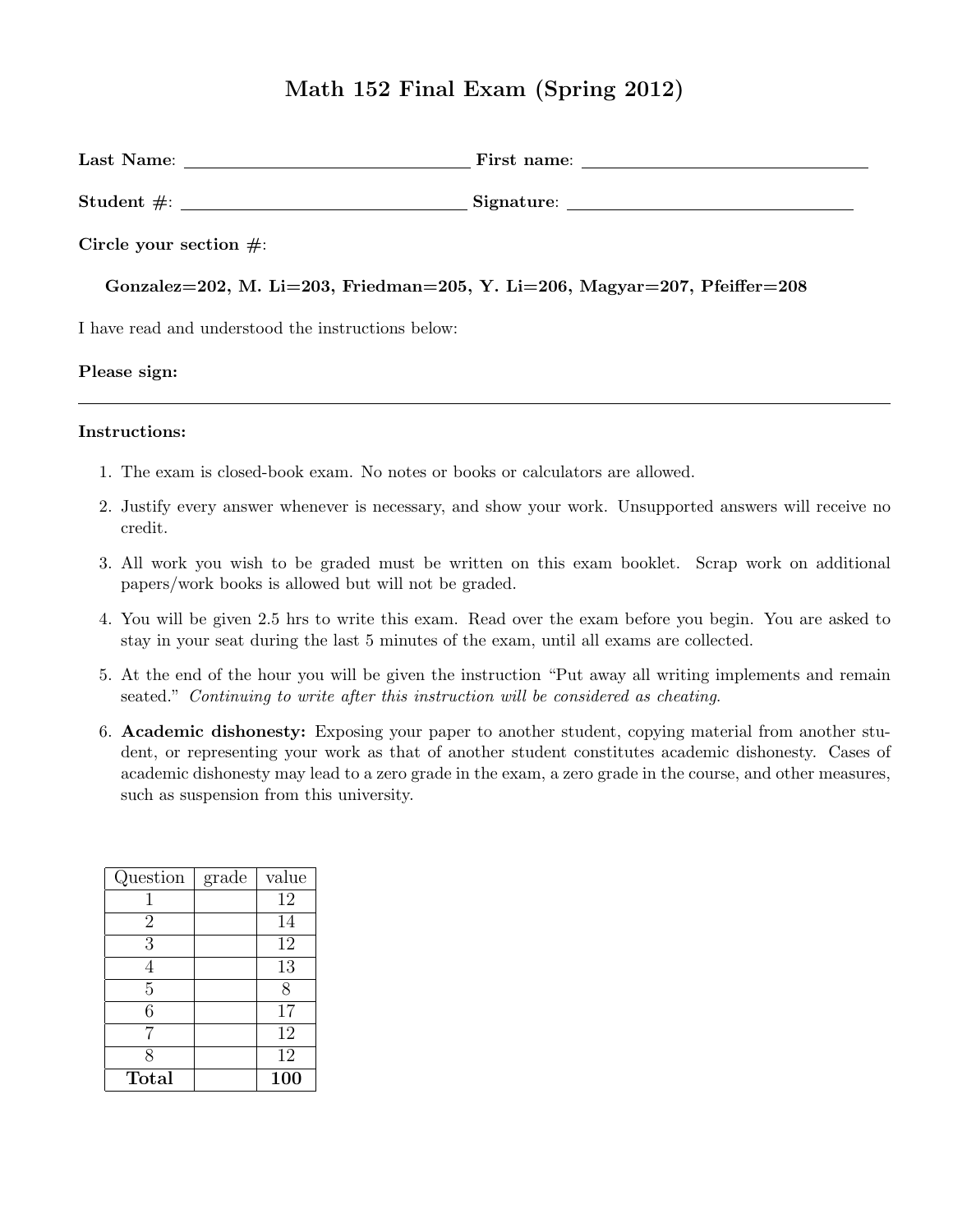# Question 1: [12 marks]

Let  $S_1$  be the plane perpendicular to  $\mathbf{n} = (2, 1, -1)$  and through the point  $P = (1, -1, 0)$ . Let  $S_2$  be the plane through the points  $A = (1, 0, 0), B = (-1, 2, 1),$  and  $C = (0, 1, 1)$ . By L we denote the line of intersection of  $S_1$  and  $S_2$ .

- (a) Determine the planes  $S_1$  and  $S_2$  in equation form.
- (b) Determine L in equation form.
- (c) Determine L in parametric form.
- (d) Calculate the area of the triangle ABC.
- (e) Calculate the volume of the parallelepiped with edges AB, AC, and AP.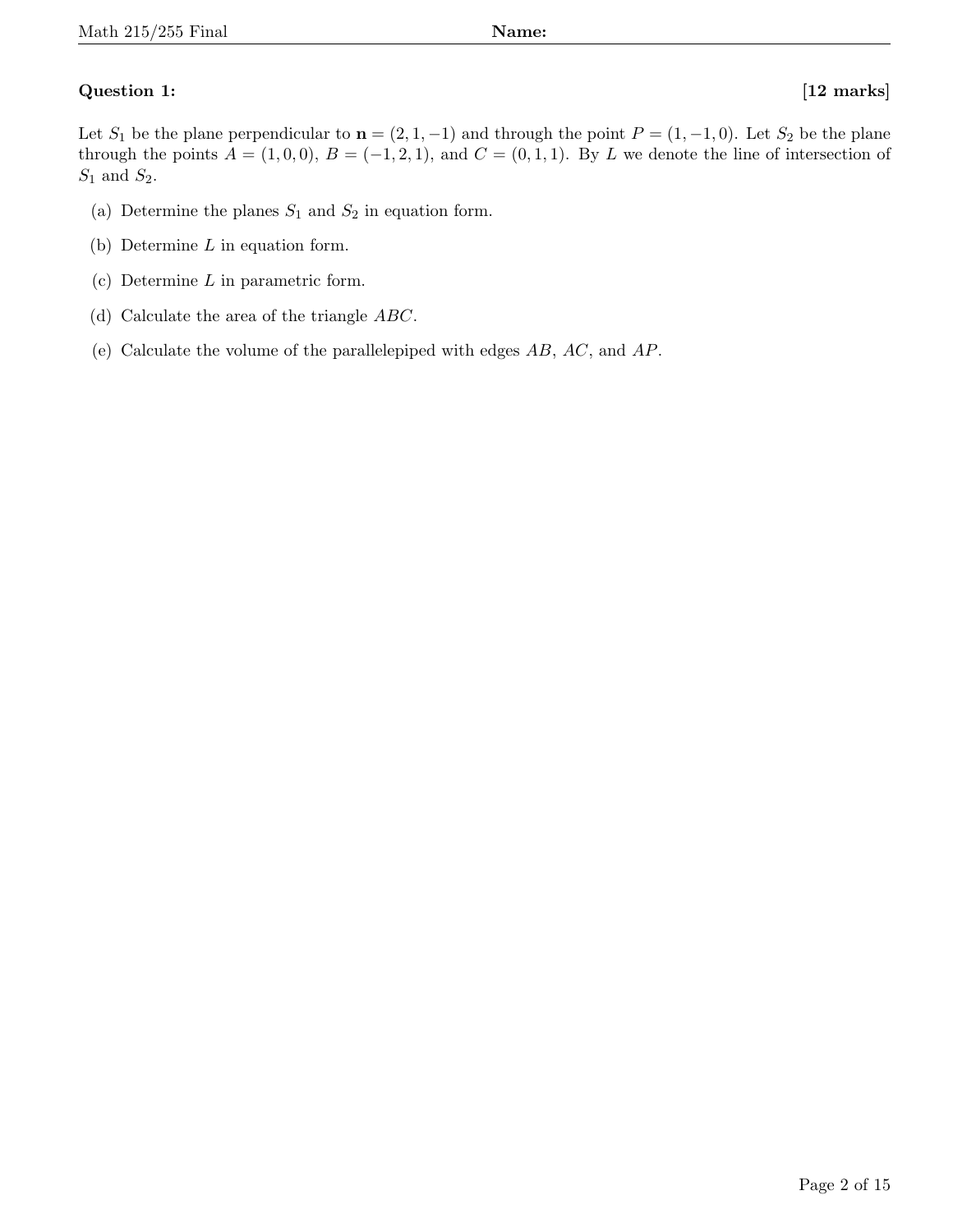(Question 1 continued here if more space is required.)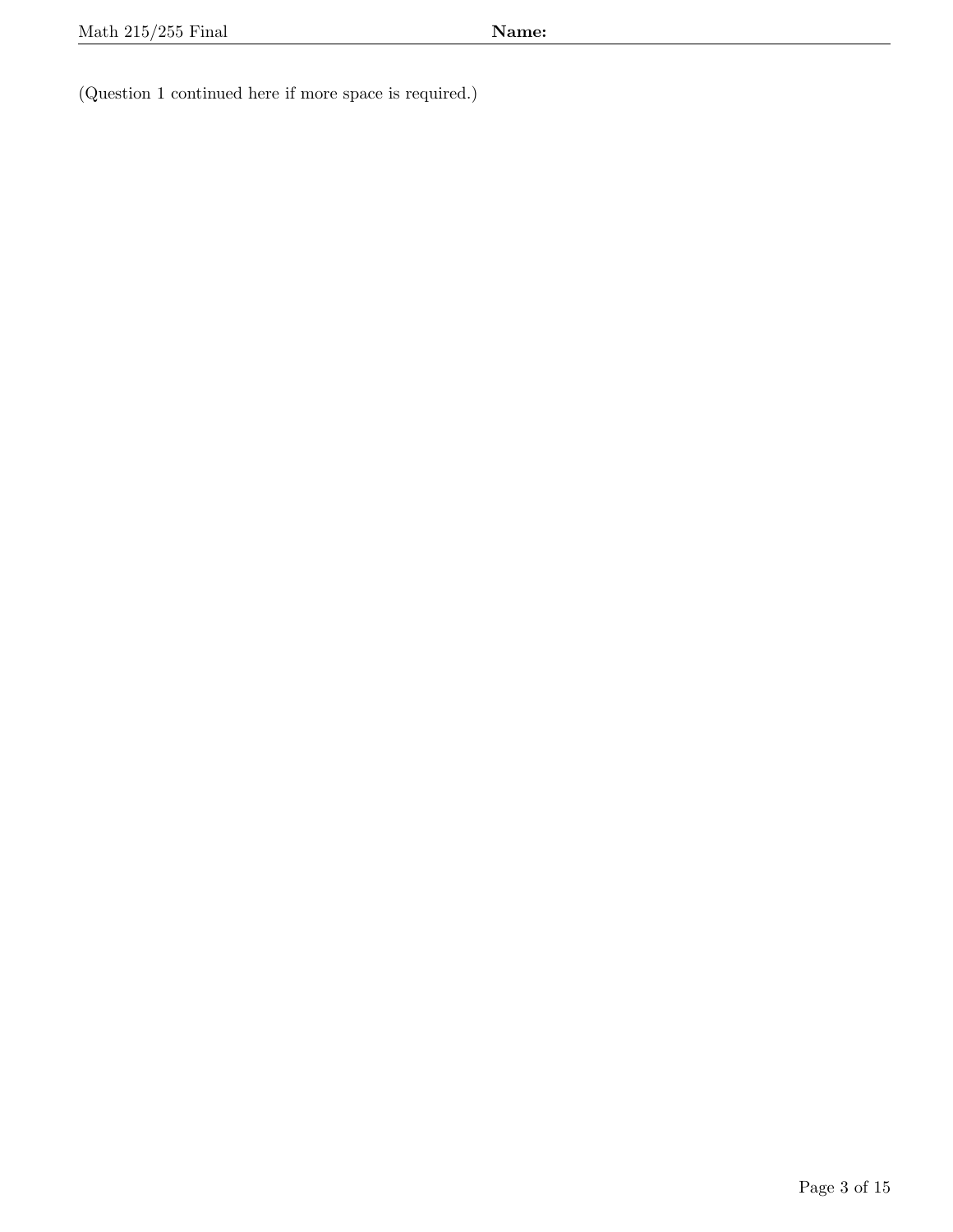### Question 2: [14 marks]

Consider the following system of linear equations

$$
2x - y + 2z = a
$$

$$
x + 3y - 6z = b
$$

$$
3x + 2y - 4z = c,
$$

where  $a, b, c \in \mathbb{R}$ ,

- (a) Write the system in matrix form  $A\mathbf{x} = \mathbf{b}$ . Clearly define A,  $\mathbf{b}$ , and  $\mathbf{x}$ .
- (b) For what values of a, b, c is the system homogeneous? Solve the resulting homogeneous system by calculating the reduced row echelon form of the augmented matrix.
- (c) Given that  $x = y = z = 1$  is a particular solution to the system given above, determine the values of a, b and c. Then, find all the solutions in this case and express them in parametric form.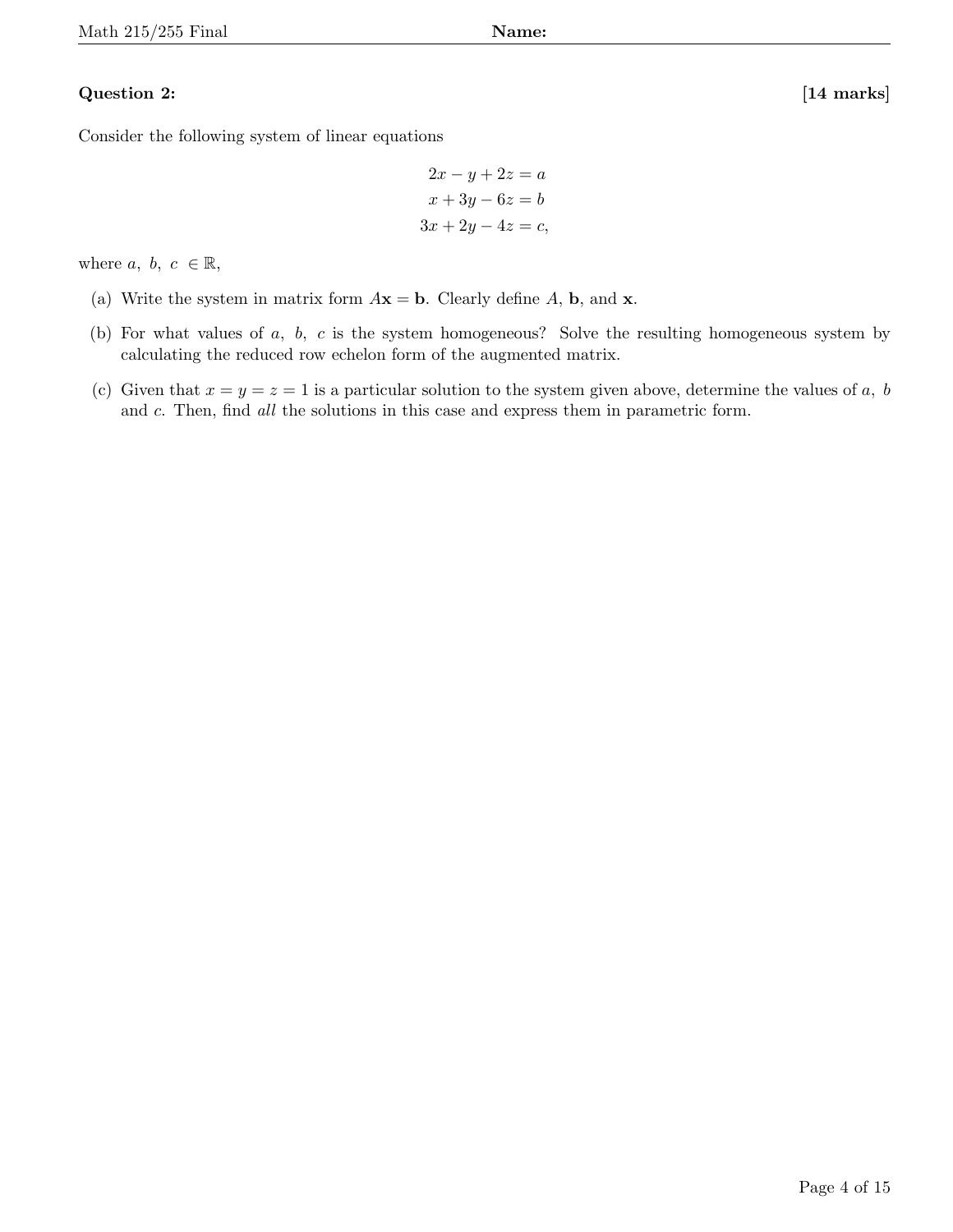(Question 2 continued here if more space is required.)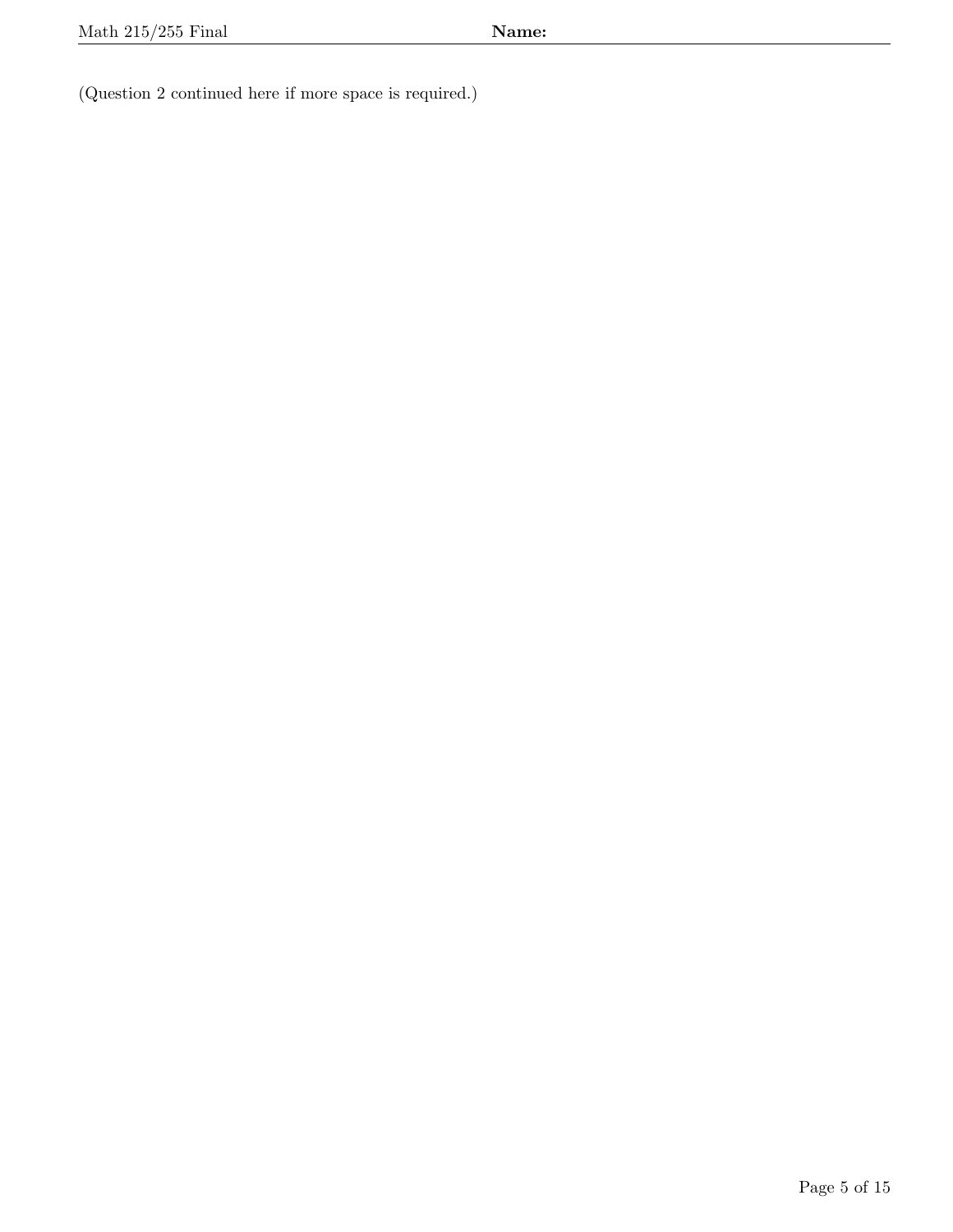## Question 3: [12 marks]

Let A be the matrix for a linear transformation T. Suppose we know that  $\mathbf{v}_1 =$  $\sqrt{ }$  $\overline{1}$ 1 1 1 1  $\Big\vert$ ,  $\mathbf{v}_2 =$  $\sqrt{ }$  $\overline{1}$ 0 1 1 1  $\Big\vert$ ,  $\mathbf{v}_3 =$  $\sqrt{ }$  $\overline{1}$ 1 0 1 1 are eigenvectors of A associated to the eigenvalues  $\lambda_1 = 1, \lambda_2 = 2$  and  $\lambda_3 = 3$ , respectively.

(a) Express 
$$
\mathbf{e}_1 = \begin{bmatrix} 1 \\ 0 \\ 0 \end{bmatrix}
$$
,  $\mathbf{e}_2 = \begin{bmatrix} 0 \\ 1 \\ 0 \end{bmatrix}$ ,  $\mathbf{e}_3 = \begin{bmatrix} 0 \\ 0 \\ 1 \end{bmatrix}$  as linear combinations of  $\mathbf{v}_1, \mathbf{v}_2$ , and  $\mathbf{v}_3$ .

- (b) Calculate  $T(\mathbf{e}_1)$ .
- (c) Find the matrix A.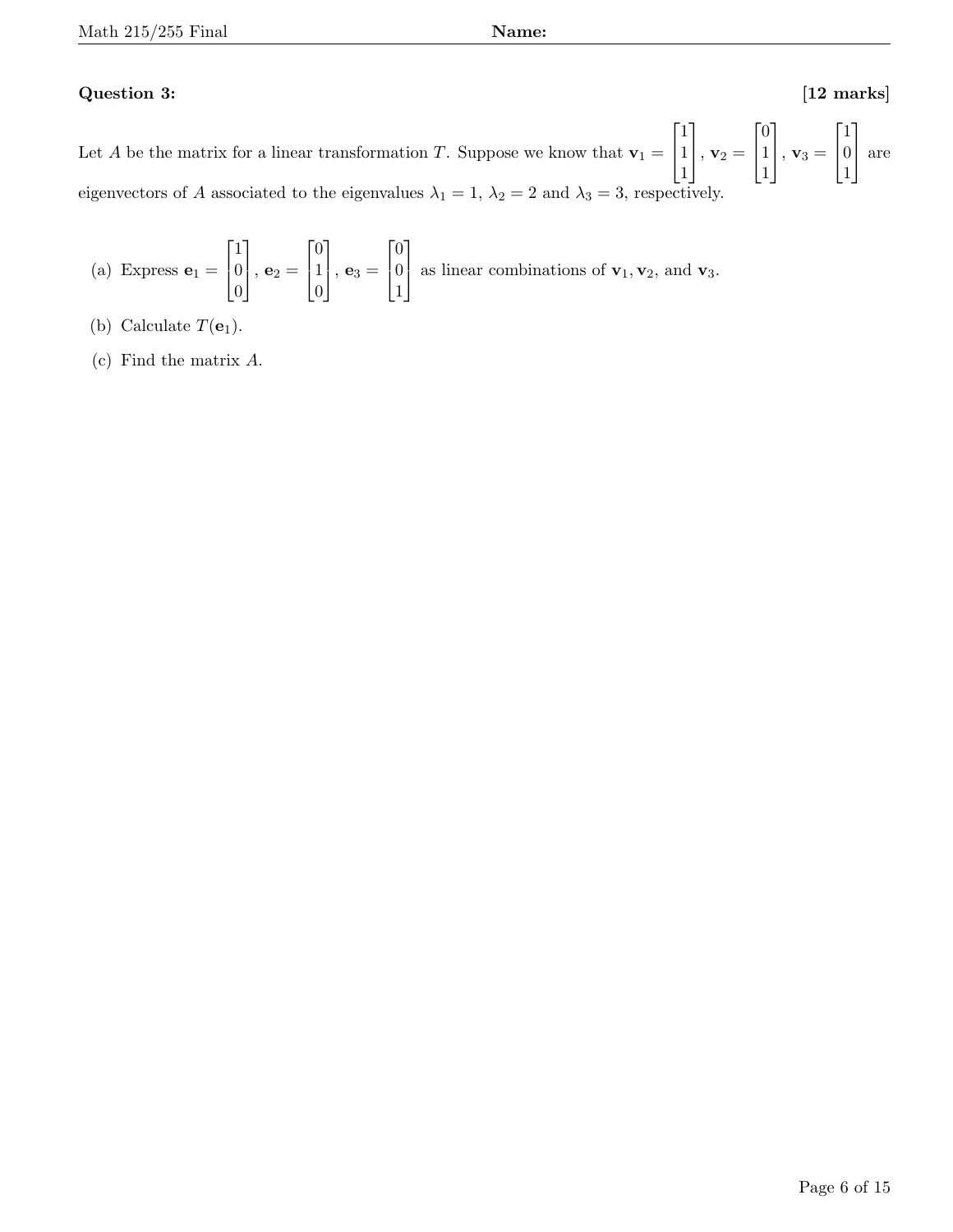## Question 4: [13 marks]

Consider the matrix:

$$
A = \begin{bmatrix} 3 & 2 \\ 2 & 3 \end{bmatrix}.
$$

- (a) Find the eigenvalues of A (there will be two distinct eigenvalues).
- (b) For each eigenvalue of A, find an eigenvector.
- (c) Use the information in items (a) and (b) to write A as  $MDM^{-1}$ , where M is an invertible matrix and  $D$  is a diagonal matrix.
- (d) Use part (c) to explicitly compute  $A^k$  for any positive integer k.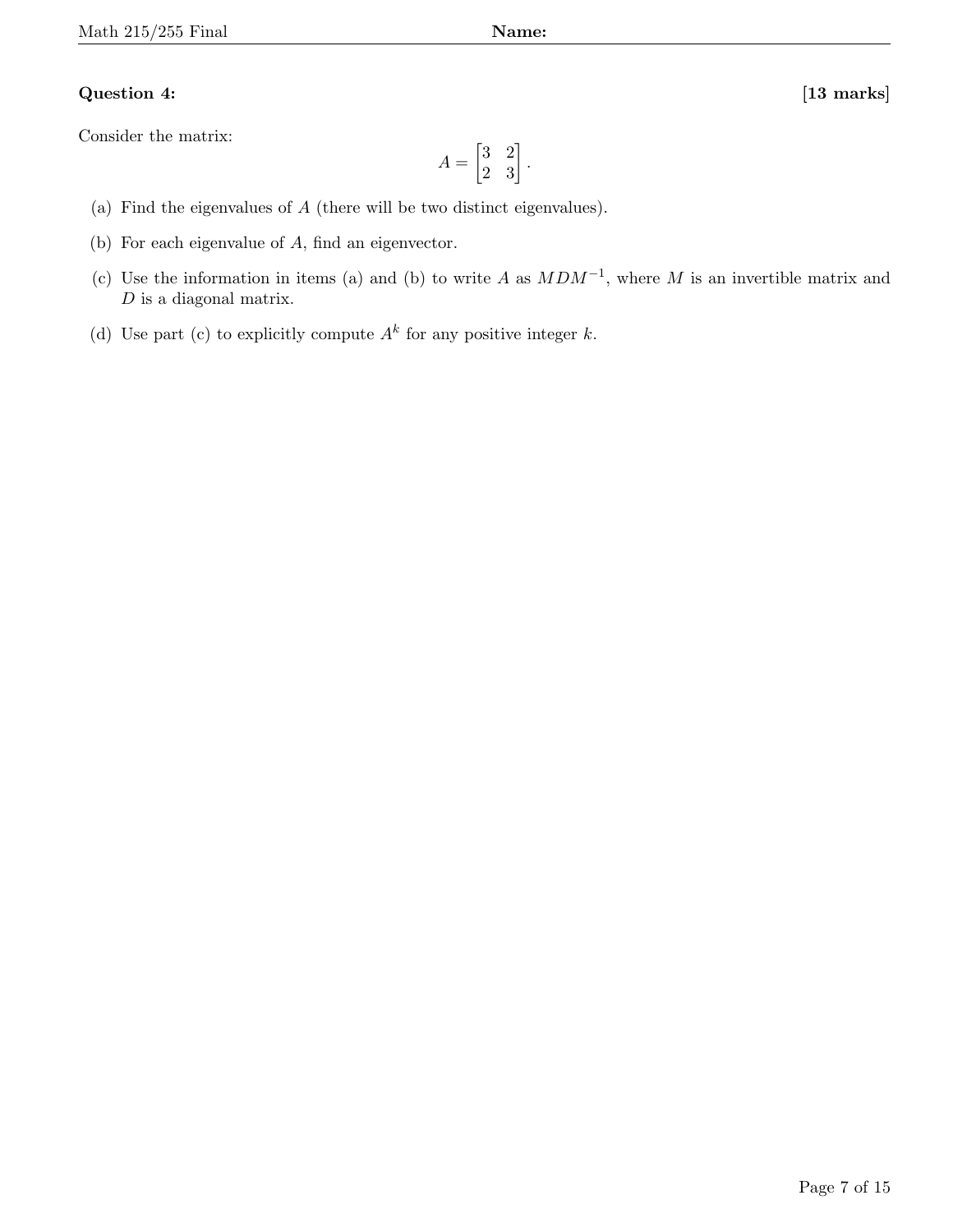(Question 4 continued here if more space is required.)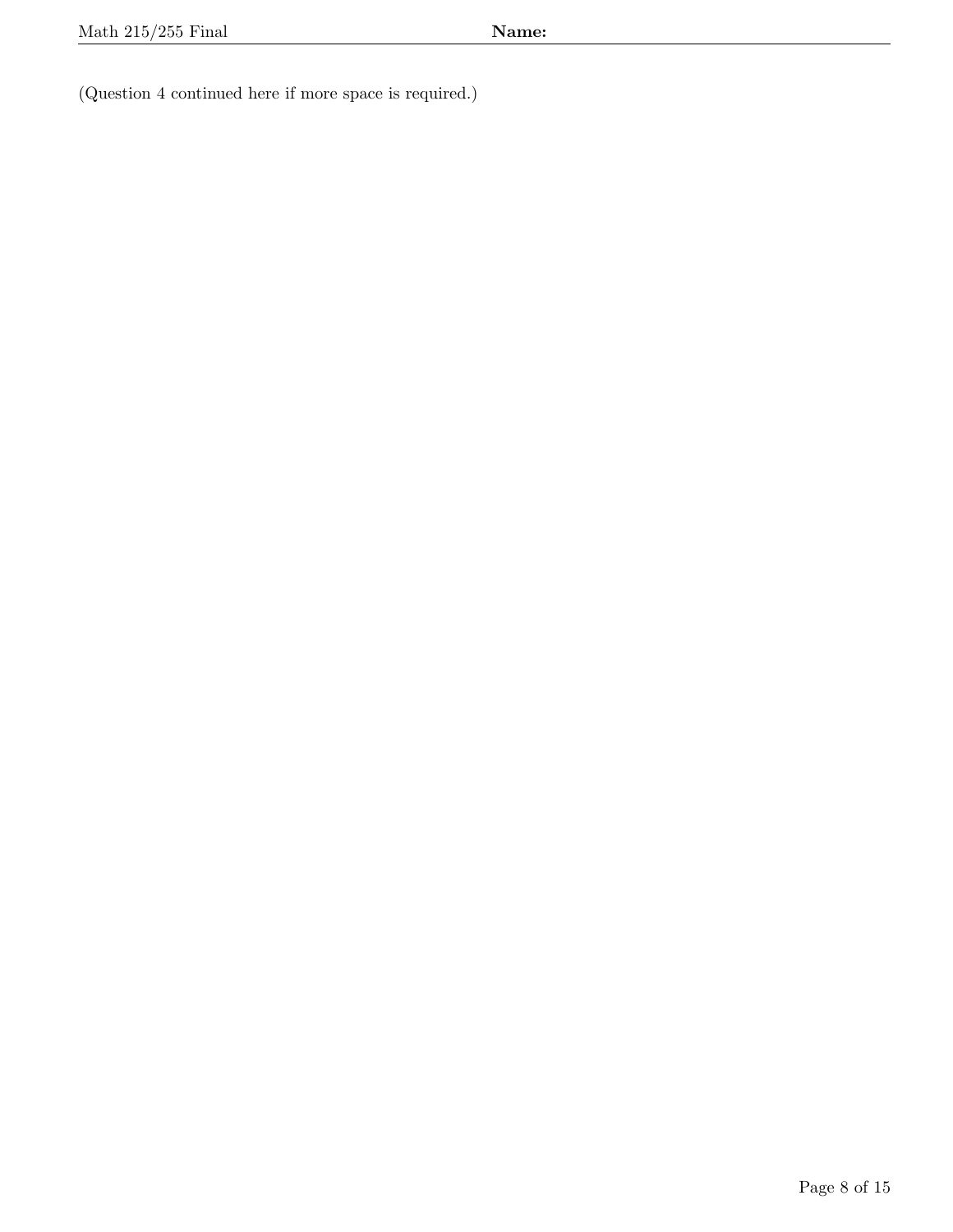### Question 5: [8 marks]

The following are two questions that do not require lengthy calculations. They are independent from each other.

(a) You wish to fit a line  $y(x) = a + bx$  to the data points

$$
(x_1, y_1) = (2, 2), \quad (x_2, y_2) = (3, 4), \quad (x_3, y_3) = (5, 6),
$$

Write down the normal equations (check formula sheet if you do not remember) for the least squares approximation of the parameter vector  $\mathbf{x} = \begin{bmatrix} a \\ b \end{bmatrix}$ b to the data. Then, write down the augmented matrix that corresponds to these equations one would use to compute the least squares approximation of  $a, b$ (but you don't need to compute  $a, b$ ). Describe the least squares projection as a projection in three space onto a plane; specifically, which vector is being projected onto which plane?

(b) The following matrix A depends on a parameter  $p$ . Find all the values of the parameter p for which the corresponding matrix is not invertible.

$$
A = \begin{bmatrix} 1 & 2 & 3 & 4 \\ 100 & 200 & 300 & 401 \\ 0 & p & p+1 & p+2 \\ 0 & -p & -2p+1 & -3p+2 \end{bmatrix}.
$$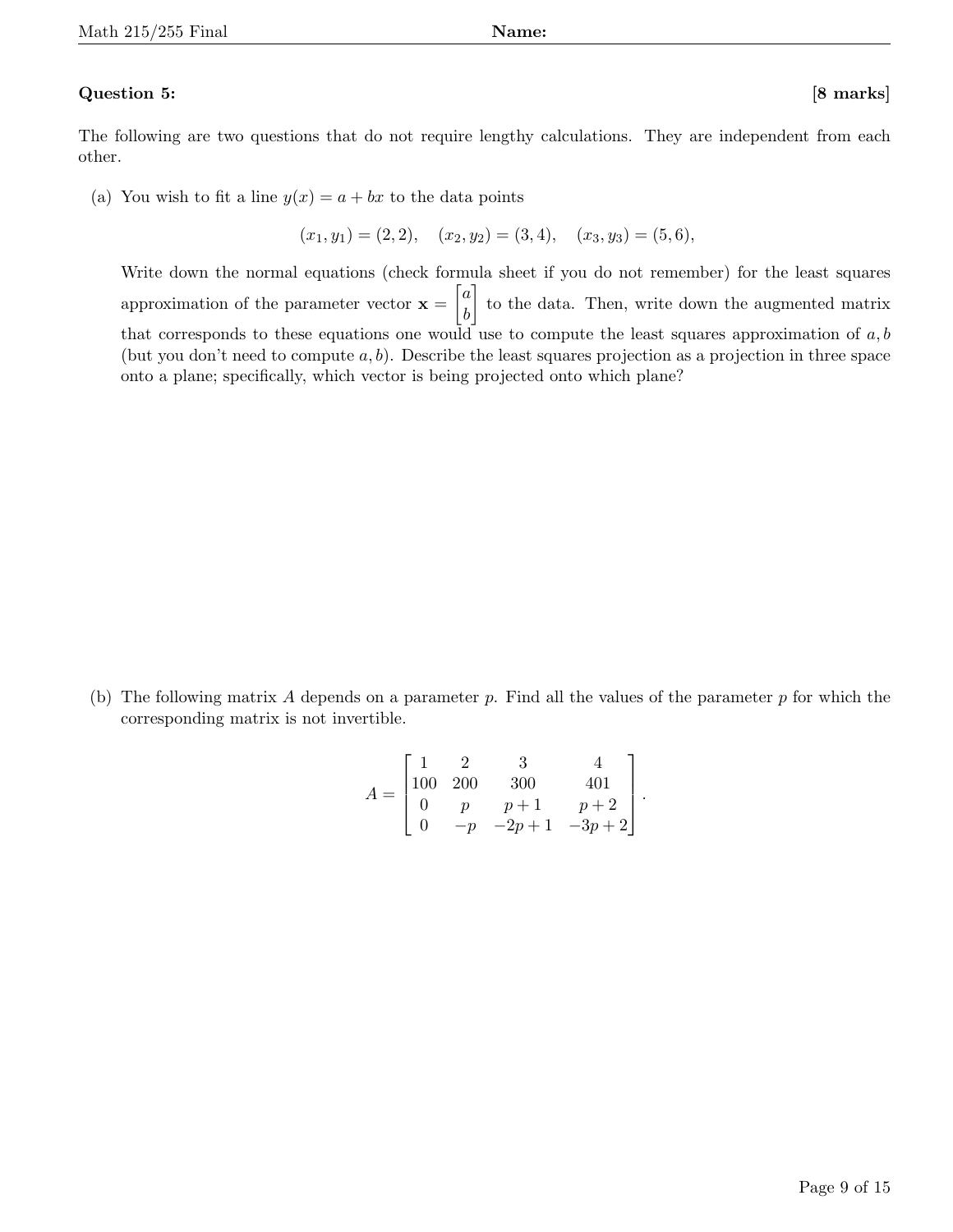### Question 6: [17 marks]

These questions require little or no calculations. Put your answers in the boxes.

(a) For what value(s) of a are the following vectors  $\mathbf{v}_1 = (1, 2, -1)$ ,  $\mathbf{e}_2 = (0, 1, 3)$ ,  $\mathbf{v}_3 = (a, 4, 5)$  linearly dependent?

(b) If  $A = C^{-1}BC$ , where C is an invertible matrix, and det  $B = 12$ , det  $C = -3$ . Calculate det A.

(c) Let  $A = M_{Rot_{60} \circ}$  be the matrix that rotates a 2D vector counterclockwise by 60°,  $B = M_{Ref_{60} \circ}$  be the matrix that reflects in the line  $y = \sqrt{3x}$ , and  $C = M_{Proj_{45} \circ}$  be the projection in the line  $y = x$ . Which three of the following six statements are true? (1)  $A^6 = I$ ; (2)  $A^{-1} = A$ ; (3)  $B^3 = I$ ; (4)  $B^{-1} = B$ ; (5)  $C^{-1} = C$ ; (6)  $C^2 = C$ .

(d) Consider a linear system of 3 equations with 5 unknowns. Answer True (T) or False (F) to each of the following statements (no justification required). (1) It always has at least one solution. (2) There is either no solution or infinitely many solutions. (3) If a solution exists, then there is precisely a 2-parameter family of solutions. (4) If the coefficient matrix has rank k, then the associated homogeneous system has a k-parameter family of solutions.

| T/F |  |  |
|-----|--|--|

(e) Is each of the following transformations linear? Answer 'Y' (yes) or 'N' (no) in the box (no justification required). (1) The reflection at the line  $x = 0$  in the plane. (2)  $T\left(\right)$  $\mathcal{L}$  $v_1$  $v_2$  $v_3$  $\setminus$  $\overline{1}$  $=\begin{pmatrix} v_1 + 2v_2 \\ 2u_1 \end{pmatrix}$  $-3v_1$ ). (3)  $R\left(\begin{array}{c}v_1\end{array}\right)$  $\begin{pmatrix} v_1 \ v_2 \end{pmatrix} \bigg) =$ 

| $\begin{pmatrix} 2v_1 - 5v_2 \\ \cos^2(v_1) \end{pmatrix}$ . (4) $S\left(\begin{pmatrix} v_1 \\ v_2 \\ v_3 \end{pmatrix}\right) = \begin{pmatrix} -v_1 \\ v_2v_3 \\ v_3 + v_1 \end{pmatrix}$ . |  |  |
|------------------------------------------------------------------------------------------------------------------------------------------------------------------------------------------------|--|--|
|------------------------------------------------------------------------------------------------------------------------------------------------------------------------------------------------|--|--|

| Y/N |  |  |
|-----|--|--|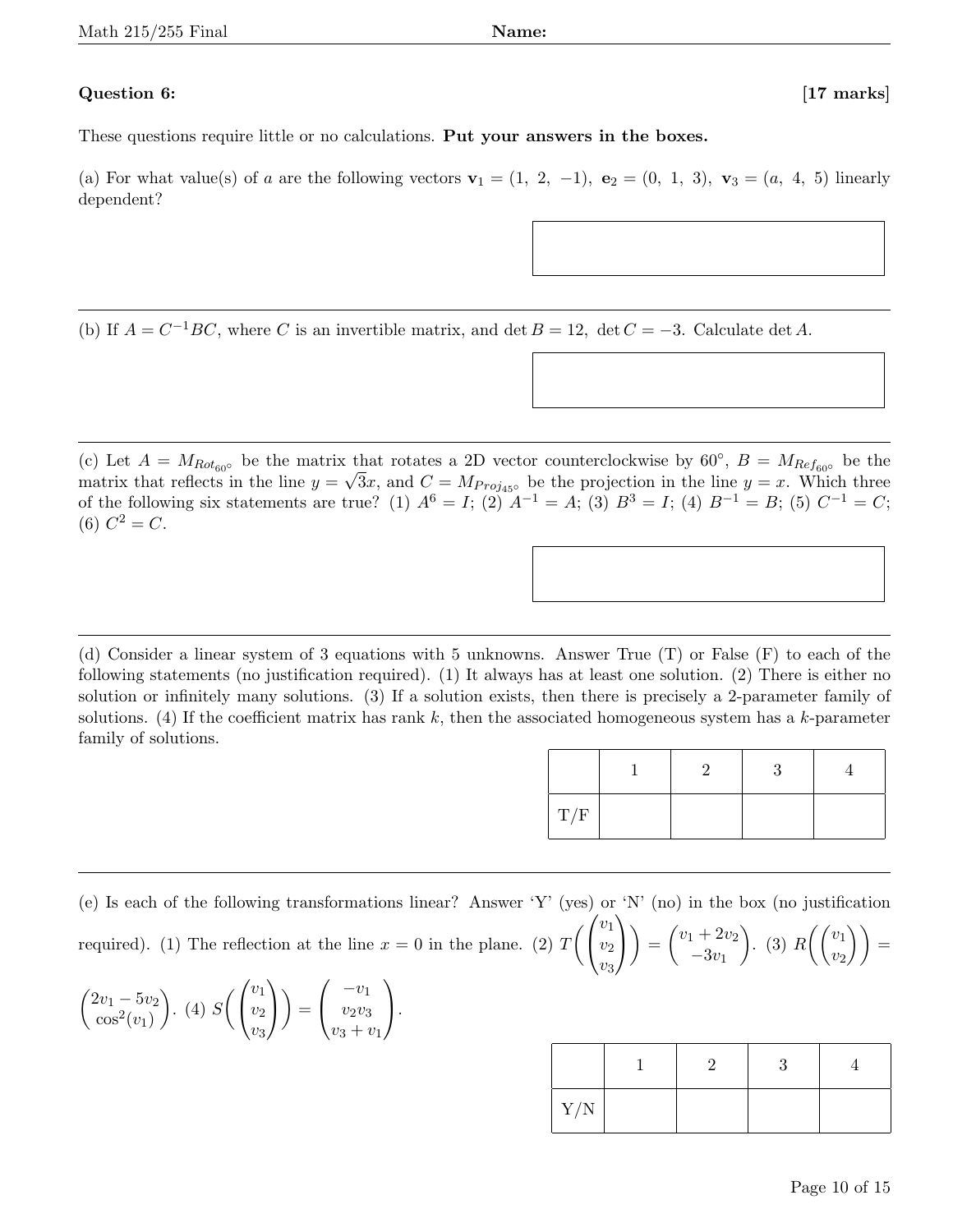## Question 7: [12 marks]

Consider a random walk that has transition matrix:

$$
P = \left(\begin{array}{rrr} 1/4 & 1/4 & 1/4 \\ 3/4 & 3/4 & 1/4 \\ 0 & 0 & 1/2 \end{array}\right)
$$

(a) If the walker starts in state 3 then find the probability that he will be in state 3 again after two steps.

(b) Find all eigenvalues of the transition matrix P (no need to calcculate eigenvectors at this stage).

(c) Find the equilibrium probability vector (i.e., the vector at which the probabilities remain unchanged from one step to the next).

(d) Based on results in (b), explain why the probability vector always approaches the equilibrium found in (c), regardless of the initial probability vector  $\mathbf{x}(0)$ .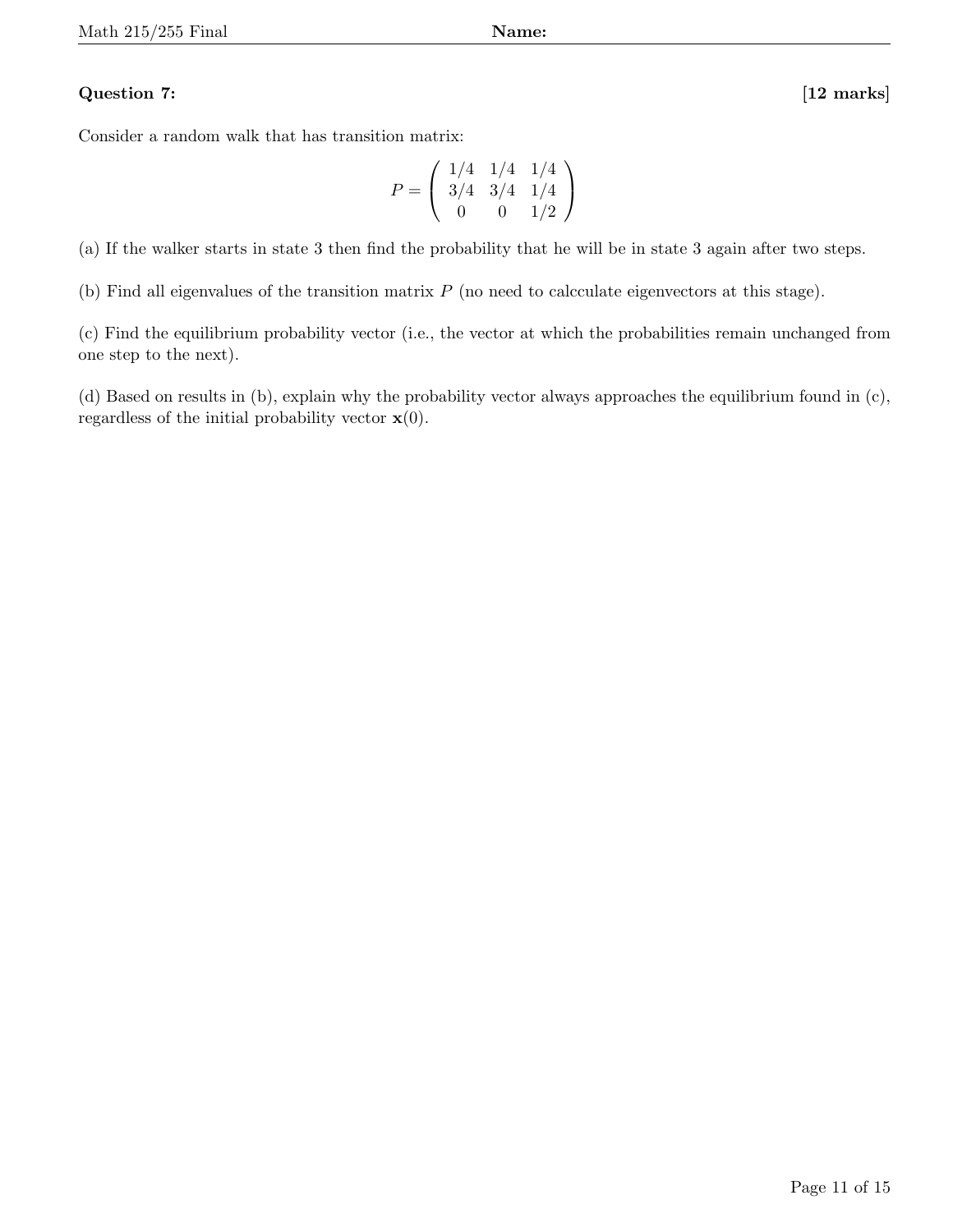(Question 7 continued here if more space is required.)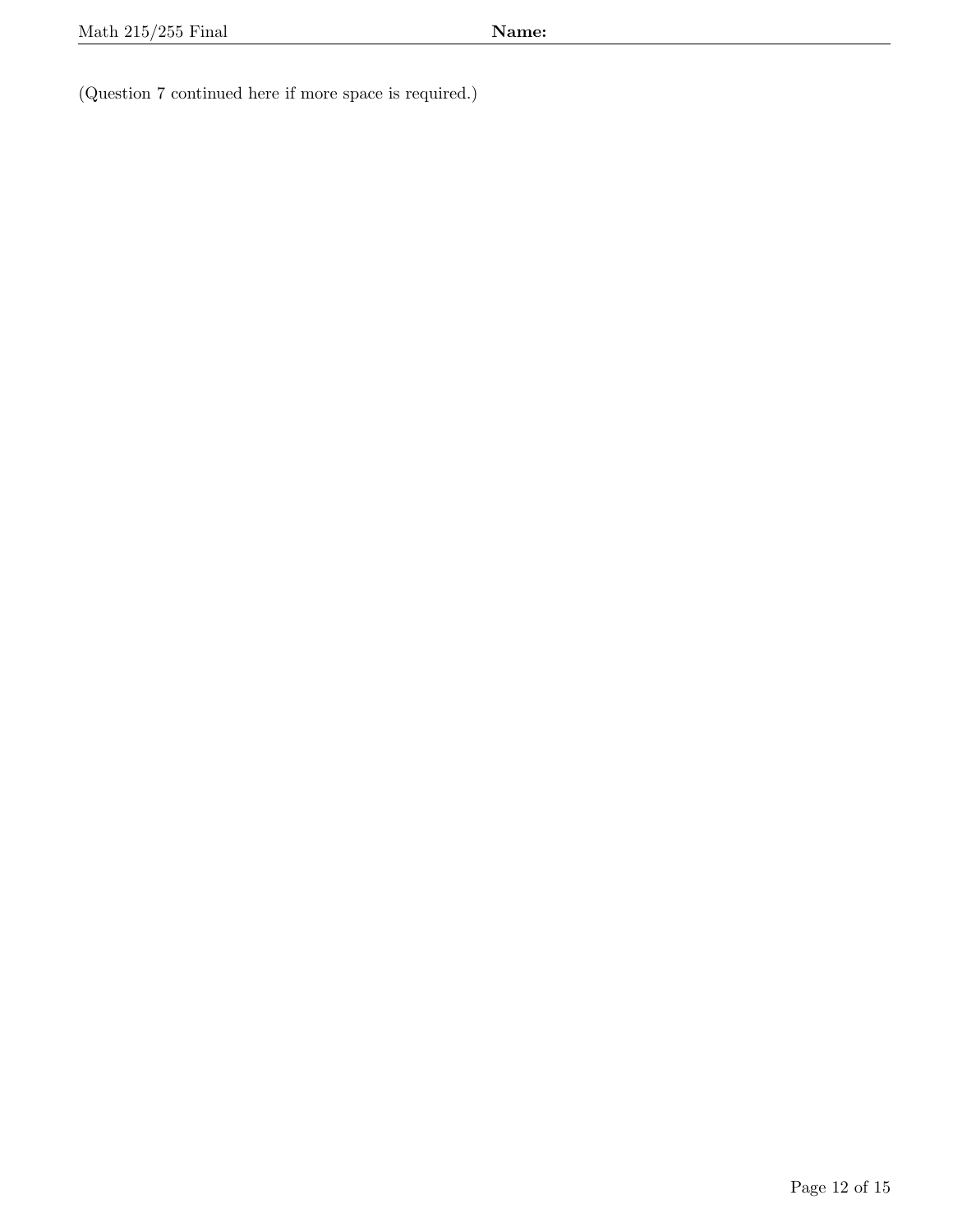## Question 8: [12 marks]

Consider the  $2 \times 2$  system of differential equations

$$
\mathbf{x}'(t) = \begin{bmatrix} -1 & -2 \\ 2 & -1 \end{bmatrix} \mathbf{x}(t), \quad \text{where } \mathbf{x}(t) = \begin{bmatrix} x_1(t) \\ x_2(t) \end{bmatrix} \text{ is the vector for unknown functions.}
$$

- (a) Find all eigenvalues that may or may not be complex-valued.
- (b) Find the corresponding eigenvectors.
- (c) Based on results in (a) and (b), write down the general solution in real-valued form.
- (d) Describe the trend of the solution as  $t \to \infty$ .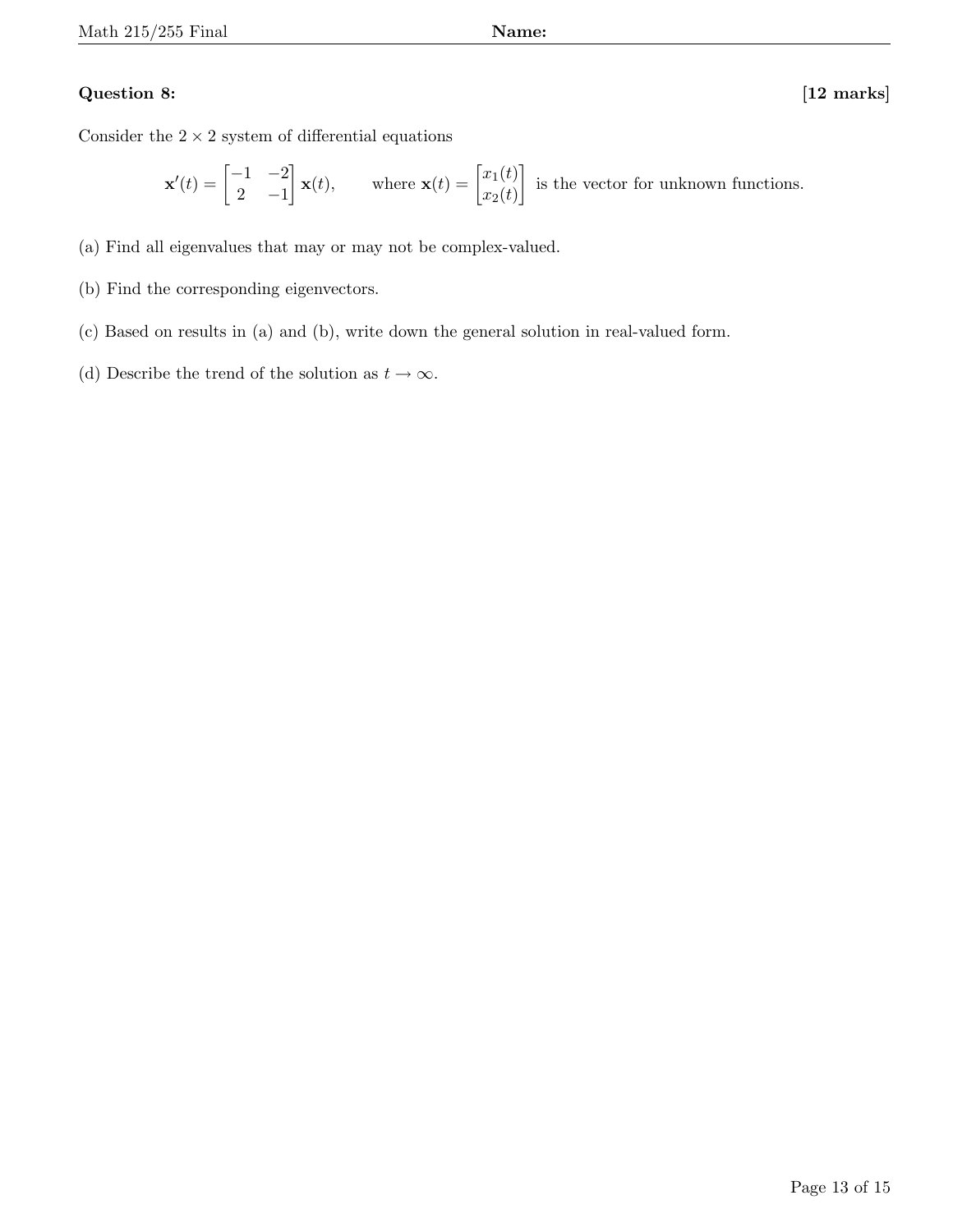(Question 8 continued here if more space is required.)